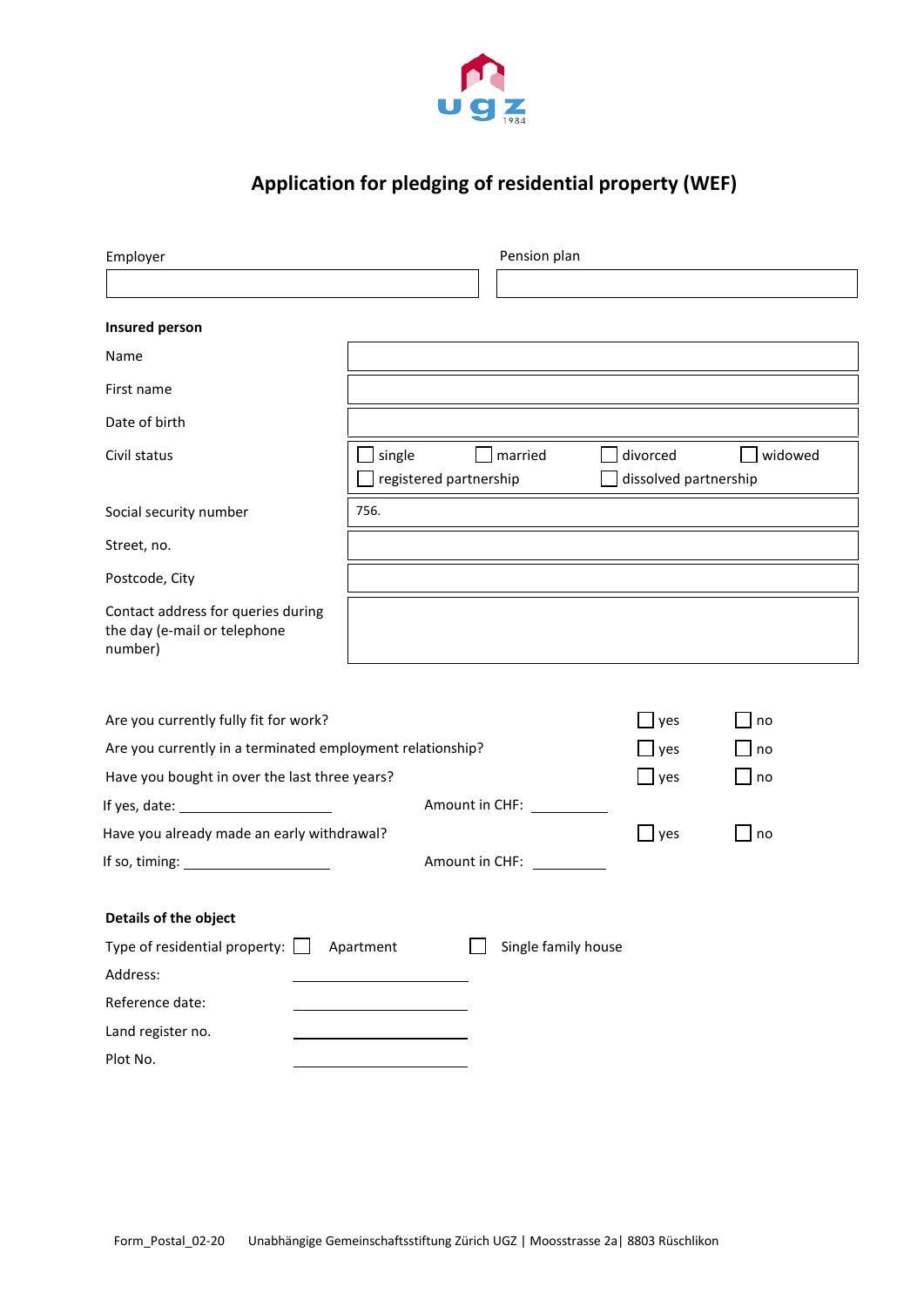

#### **Property rights**

| Sole ownership             |                                                                                             |
|----------------------------|---------------------------------------------------------------------------------------------|
| Co-ownership               |                                                                                             |
|                            | Independent, permanent building right                                                       |
|                            | Total ownership of the insured person with his or her spouse or with the registered partner |
| Information on the pledge  |                                                                                             |
| Amount of the pledge:      | Max. permissible amount at the time of realisation of the<br>CHF<br>or<br>pledge            |
| Pledgee: National Pledgee: |                                                                                             |
| Intended use:              |                                                                                             |
| a)                         | Creation of residential property                                                            |
| b)                         | Acquisition of residential property                                                         |
| C)                         | Conversion/renovation of residential property (value-enhancing)                             |
| d)                         | Participation in residential property (e.g. share certificates for residential construction |
|                            | cooperative)                                                                                |
|                            |                                                                                             |

### **Documents to be attached to this application:**

| a) | Copy of contract for work, building permit, legally valid land purchase agreement or land register entry of the |
|----|-----------------------------------------------------------------------------------------------------------------|
|    | property                                                                                                        |

- b) Legal purchase agreement
- c) Copy of contract for work or list of renovation costs, current extract from the land register
- d) Regulations of the building cooperative/statutes, rental contract, payment slip
- a) d) Current proof of civil status for single, divorced, widowed or persons living in a dissolved partnership.